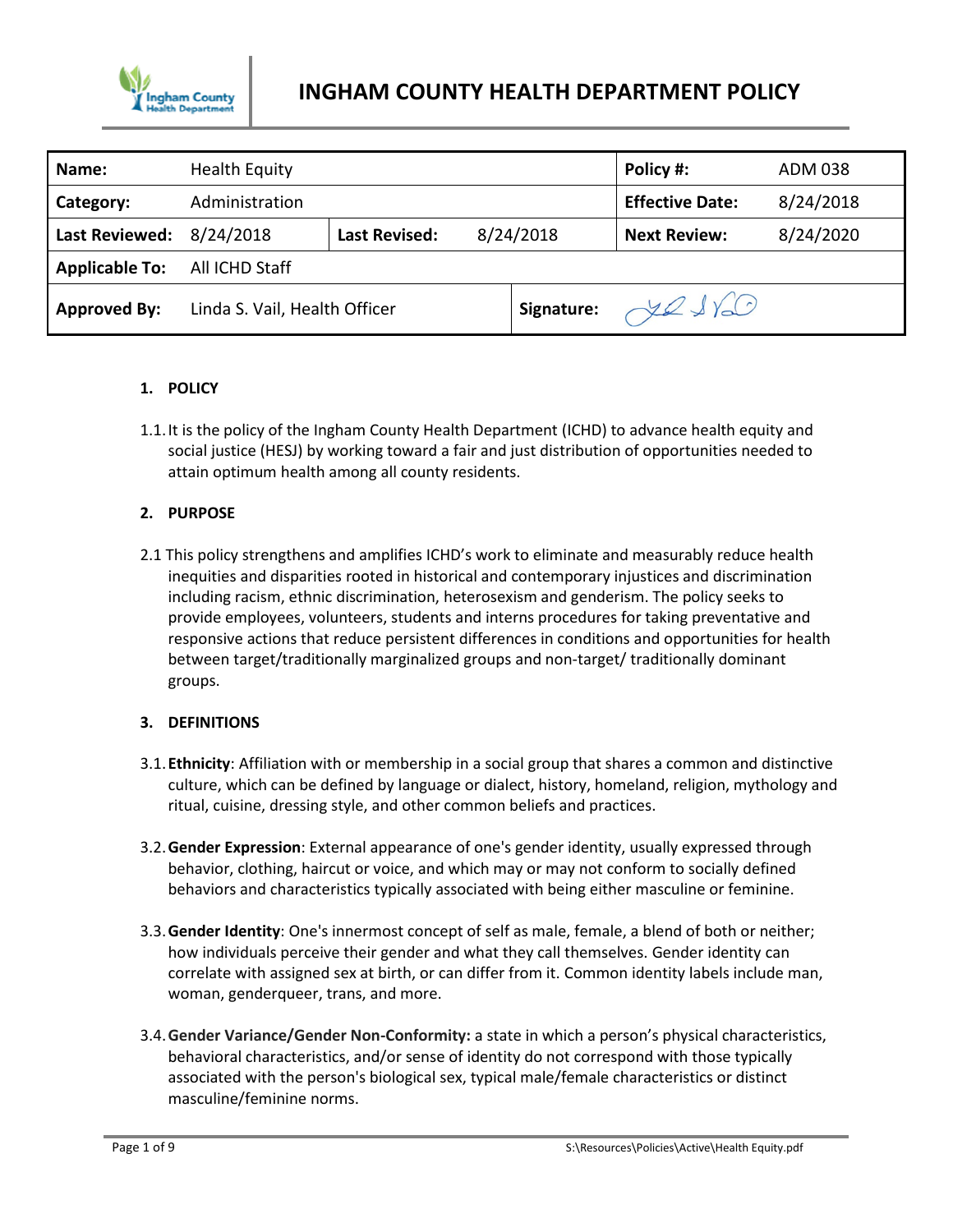

- 3.5.**Health Determinants**: The range of behavioral, biological, socio-economic and environmental factors that influence the health status of individuals or populations.
- 3.6.**Health Disparity**: Variation in rates of disease occurrence, disability and premature death between racially, ethnically, socioeconomically, sexually, and/or geographically defined population groups.
- 3.7.**Health Equity**: A fair, just distribution of the resources and opportunities need to achieve wellbeing.
- 3.8.**Health Inequity**: Difference in distribution of health determinants between different population groups.
- 3.9.**Non-target groups** Groups most likely to receive unearned privileges and benefits because of group membership. In the United States, non-target groups include "white" people, people born into family wealth, people with high incomes, cisgender men (men born with male sex organs who present as "masculine"), heterosexuals, people without disabilities, Christians, young people, older adults, people with college degrees or high status in an organization, veterans of wars besides the Vietnam war, and people who speak English as their first language.
- 3.10. **Social Determinants of Health**: conditions in which people are born, grow up, live and age, including: household income and wealth, educational opportunities, neighborhood characteristics, social inclusion, and access to medical care.
- 3.11.**Race**: In the United States, the concept of race was created by descendants of European colonizers and merchants to assert that skin color, facial structure, eye shape and hair shape are linked with propensity for behaviors, abilities and attitudes. At its origins, the concept of race in the U.S. assigned the most desirable propensities toward European-looking people with lightcolored skin. While race is a human-made idea without actual scientific foundations, ideas of racial inferiority and superiority have perpetuated racial stereotypes and unequal access to land, resources and government decision-making for the entirety of U.S. history.
- 3.12.**Sexual Minority**: A person whose sexual identity or orientation differs from the majority of the surrounding society.
- 3.13.**Sexual Orientation**: An inherent or immutable enduring emotional, romantic or sexual attraction to other people.
- 3.14.**Social Justice**: The absence of unfair, unjust advantage or privilege based on racial classifications, ethnicity, gender, sexual orientation, gender expression or other forms of difference.
- 3.15.**Target groups** Groups that are historically targeted as "less than" because of their race, ethnicity, gender, gender identity, sexual orientation, role, class, ability and other factors. In the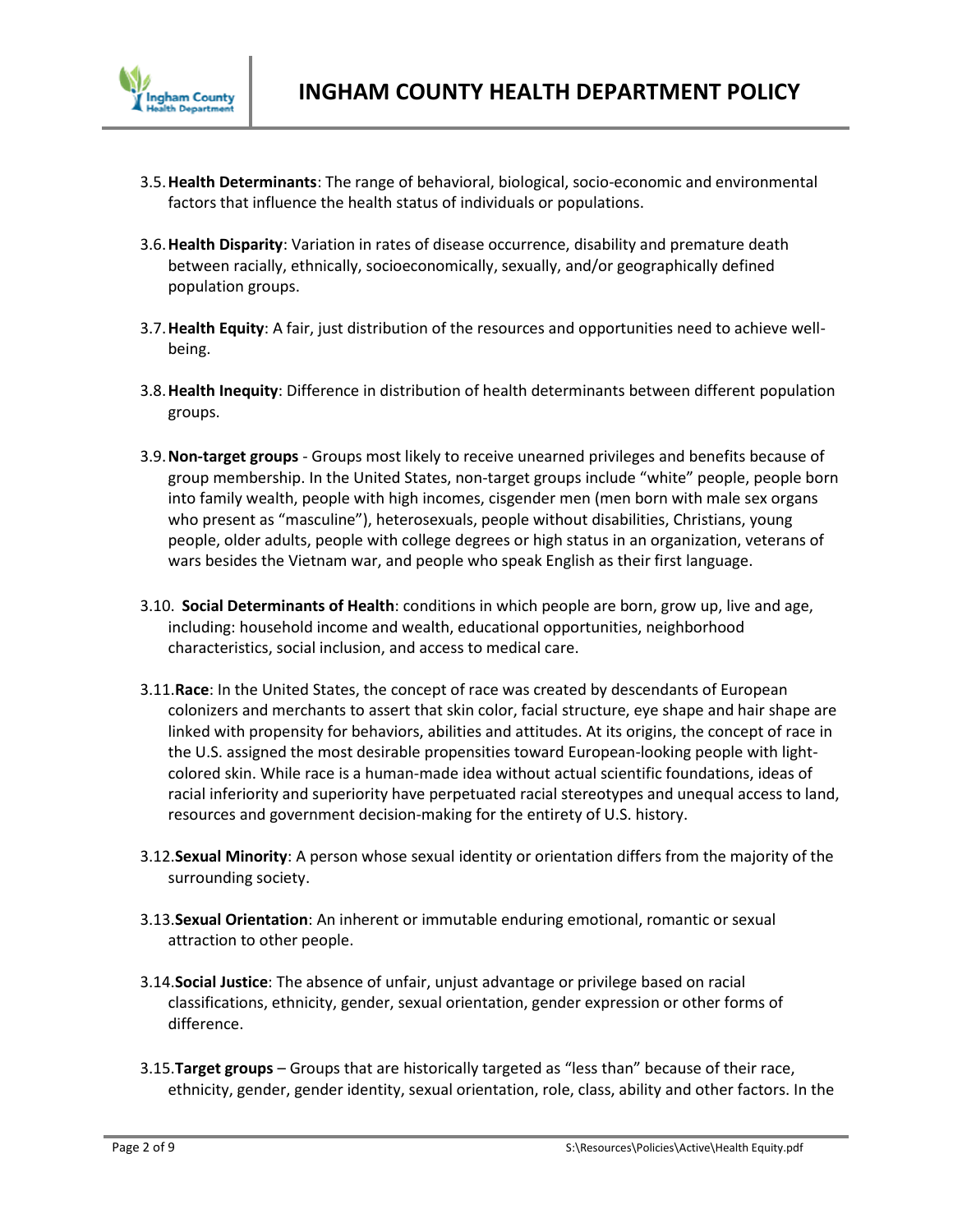

United States, target groups include people of color, people born into families with low incomes, people with low incomes, women, transgender people, non-binary and other gender nonconforming people, lesbian, gay and bisexual/pansexual people, Muslims, Jews, atheists, agnostics, people without college degrees, people with low status in an organization, Vietnam war veterans, recent immigrants, and people who speak English as a second language or do not speak English.

## **4. PROCEDURE**

### **4.1.Health Equity Report & Planning**

4.1.1 Commencing January 1, 2019, ICHD will complete and publish an annual report of Health Equity in Ingham County that examines health equity considerations of specific populations (ie racial/ethnic minorities, sexual minorities, those who live in poverty).

4.1.2 Commencing January 1, 2019, ICHD will utilize the analysis provided by the annual Health Equity Report of Ingham County to prioritize its programs, services, grant applications, and other efforts related to Health Equity and Environmental Justice.

4.1.3 Commencing January 1, 2019, ICHD will utilize the analysis provided by the annual Health Equity Report of Ingham County to inform updates to the department's strategic plan.

# **4.2.Public Participation in program development, planning processes and other ICHD decisionmaking**

4.2.1 ICHD employees are encouraged to use the International Association for Public **[Participation \(IAP2\) Public Participation Spectrum](https://cdn.ymaws.com/www.iap2.org/resource/resmgr/foundations_course/IAP2_P2_Spectrum_FINAL.pdf) and the Working Conceptualization of** Historically Excluded (Target) and Historically Included (Non-Target) Groups by Valerie Batts of Visions, Inc.to engage county residents, and particularly racial/ethnic minorities, sexual minorities, those who live in poverty and other target groups in prioritizing and designing ICHD programs.

### **4.3.Health Equity Impact Reviews**

4.3.1 ICHD will complete at least two reviews every three years of health laws or laws that have public health implications to ensure that they are consistent with evidence-based public health and newly emerging public health issues and information, including health equity considerations.

4.3.2 Reviews may be of a law that ICHD enforces or of a law it does not have authority to enforce, and the review may address the law itself and/or enforcement protocols of a law or adherence to protocols.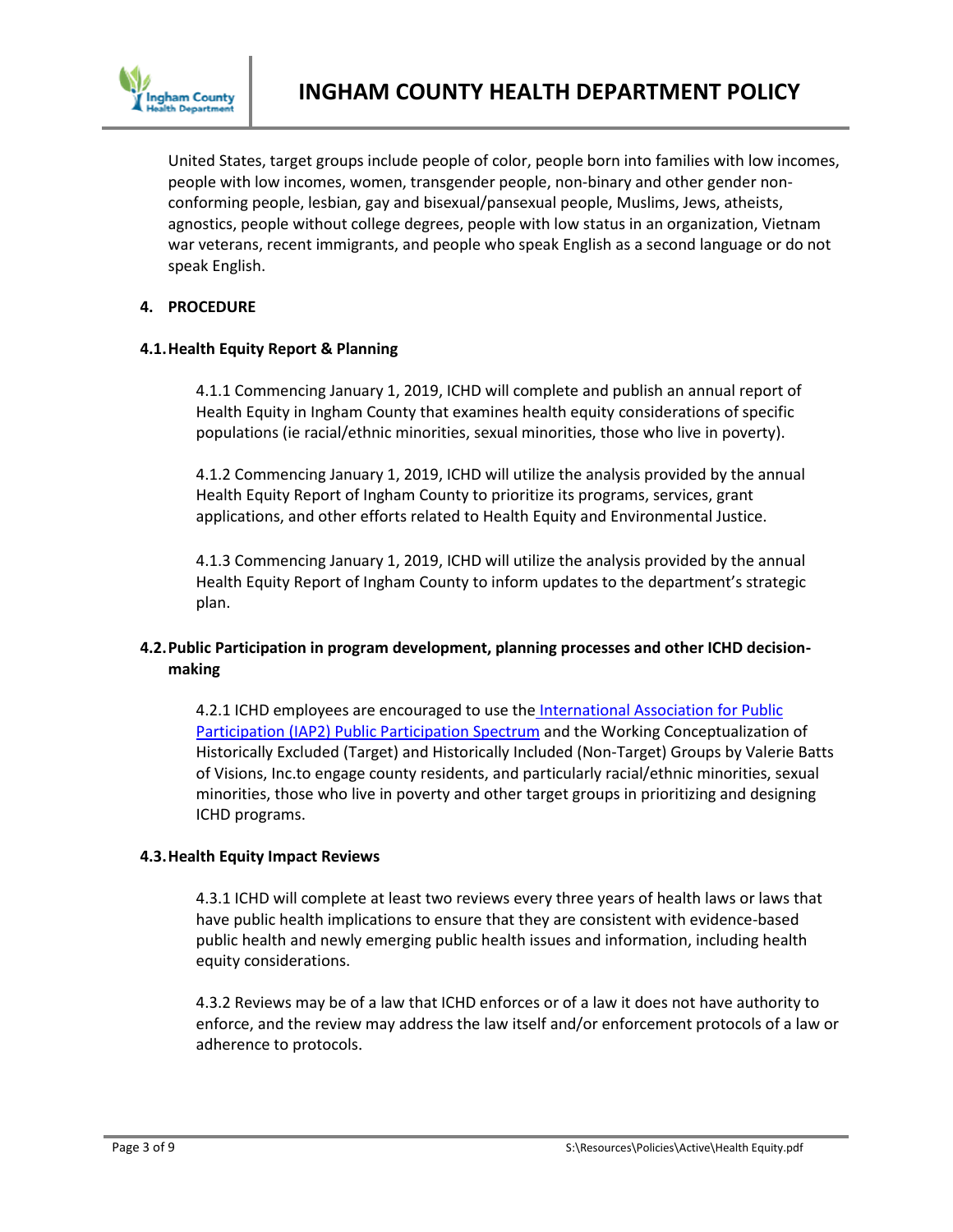

4.3.3 Procedures for completing at least two reviews every three years are attached to this policy. (Health Equity Impact Review Procedure)

4.4. **HESJ-Informed Recruitment & Hiring Practices.** The following practices will be followed by ICHD managers, supervisors, team leads and any others involved in recruitment and hiring of department personnel and/or contractors:

4.4.10. **Recruitment.** The following will be upheld in order to ensure diverse applicant pools for ICHD job postings:

- Job postings for ICHD job openings will be explicitly shared with racial, ethnic and sexual minority groups in Ingham County by establishing and maintaining partnerships with these groups and organizations to promote ICHD job openings with their members.
- ICHD managers, supervisors and team leads will work to establish, prepare staff for, and support successful job-shadowing and student internship programs targeting students and other people ages 16-24 who are considered to be racial, ethnic and sexual minorities.

4.4.11. **Hiring**. The following will be upheld during all ICHD hiring efforts:

- All interview panels for ICHD job openings are expected to be racially, ethnically and/or sexually diverse.
- Commencing on March 1, 2019, members of interview teams will have completed the department's in-person and/or online learning module on Implicit Bias prior to being authorized to serve on an interview panel.
- Members of all interview teams will complete refresher exercises provided on the potential for Implicit Bias to impact hiring decisions no more than 30 days prior to beginning interview sessions.
- All interview sessions will include at least one health equity-related question designed to assess applicants' understanding of and ability to uphold the ICHD Core Value of Health Equity and Social Justice.
- Pursuant to The Civil Rights Act of 1964, the Americans with Disabilities Act, the Age Discrimination in Employment Act, the Pregnancy Discrimination Act, the Age Discrimination in Hiring Act, federal protections for military status, and the City of Lansing Human Rights Ordinance, ICHD job interviewers are prohibited from asking applicants questions pertaining to these topics prior to, during or following a formal or informal interview.

Prohibited questions include, but are not limited to: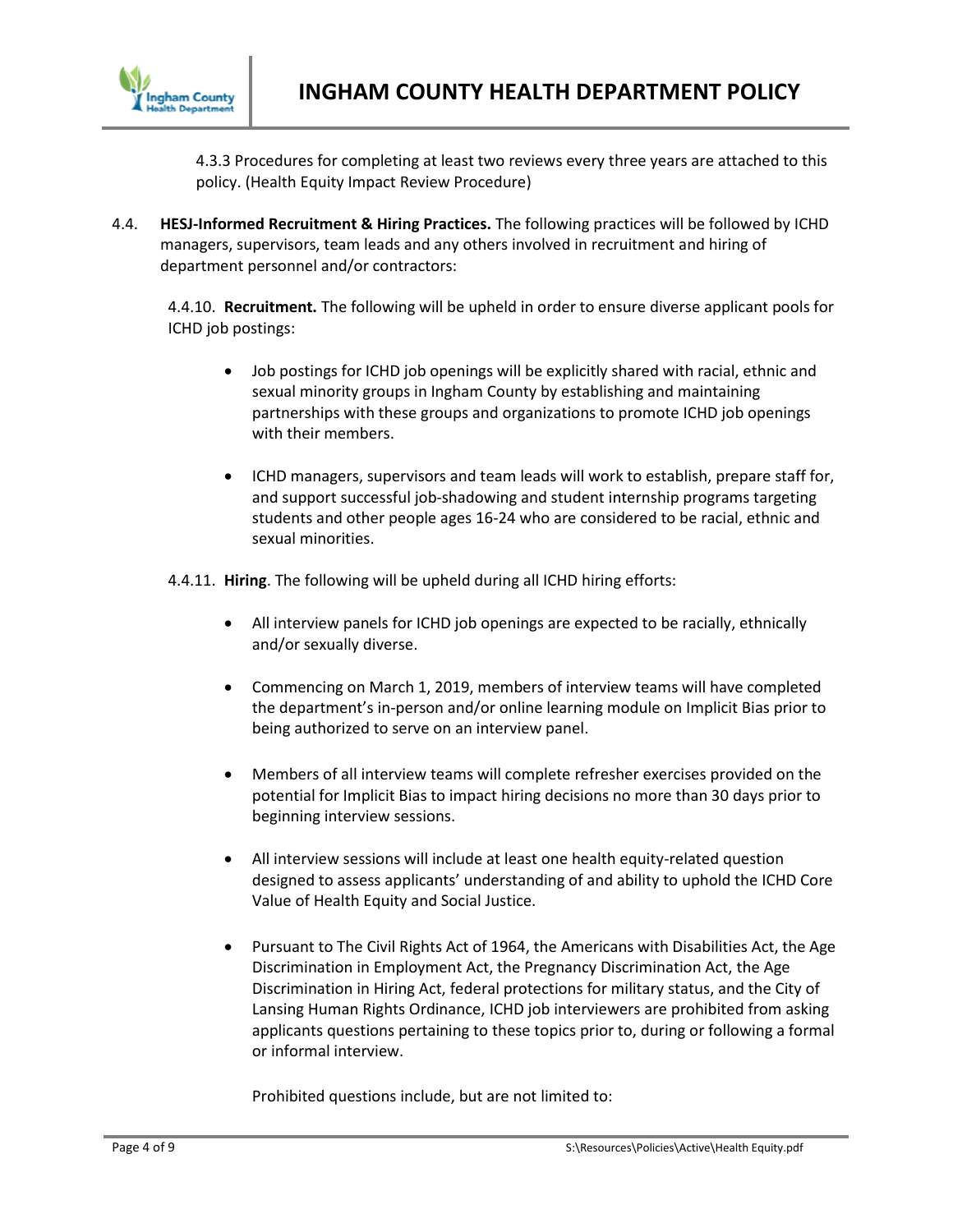

- o "What country are you from?"
- o "What is your nationality?"
- o "You have a strong accent. Where are you from?"
- o "You have an interesting name. Where is it from?"
- o "What are you?"
- o "Will you need time off for religious holidays?"
- o "What is your religious affiliation?"
- o "What church do you belong to?"
- o "Are you/ When are you planning to have children?"
- o "What kind of childcare arrangements do you have in place?"
- o "Are you pregnant?"
- o "What are your plans if you get pregnant?"
- o "What is your sexual orientation?"
- o "What is your gender identity?"
- o "Are you married?"
- o "What does your spouse do?"
- o "Do you have any physical or mental disabilities?"
- o "What prescription drugs are you currently taking?"
- o "Have you ever been treated for mental health problems?"
- o "Do you drink socially?"
- o "How old are you? / What is your age? / What year were you born?"
- o "How long have you been working?"
- o "Will you be deployed any time soon?"
- o "How often are you deployed for Army Reserve training?"
- o "What type of discharge did you receive from the military?"

If you have any doubts about a question that you are considering asking in an interview, please forward to Human Resources for review and opinion prior to commencing interviews.

- 4.5. **HESJ Employee Learning in Onboarding & Orientation**. Effective January 1, 2019, all new and/or returning ICHD employees will complete the following learning and training modules within the first 30 days of employment:
	- 4.5.10. Reading/review of ICHD Health Equity Policy
	- 4.5.11. Viewing of video and quiz on *Unnatural Causes: Bad Sugar*

4.5.12. Viewing of video and quiz on *Episode 2 (Excerpted): The Story We Tell*, from the video series *Race: The Power of An Illusion*

4.5.13. Reading, video and quiz on *LGBTQIA Health Equity*

**4.6. Ongoing HESJ Employee Education.** Effective January 1, 2019, all new and/or returning ICHD employees will complete the following learning modules as described below: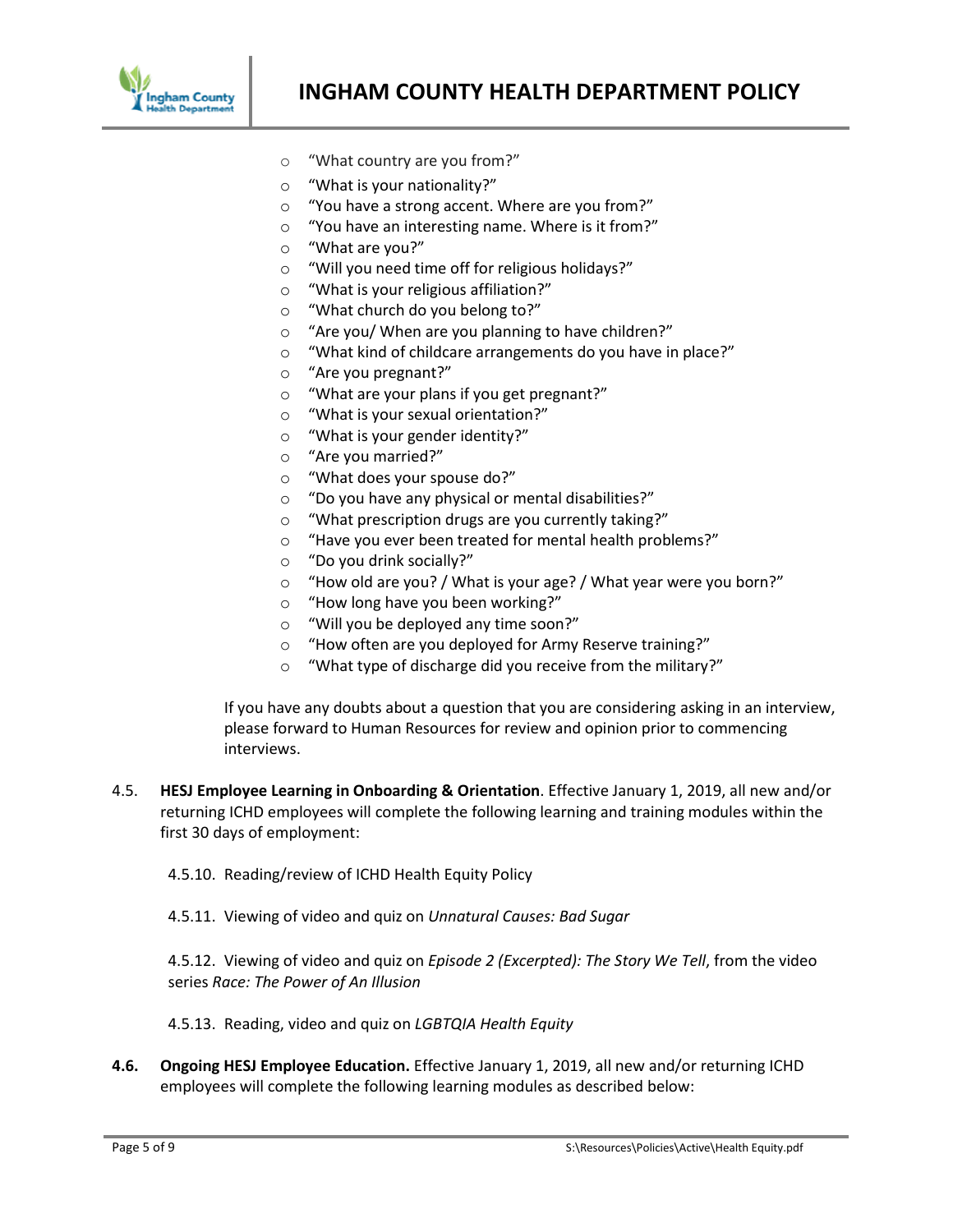

4.6.10. Annual review of ICHD Health Equity Policy

4.6.11. Within the first 90 days of employment, and as an annual review, all ICHD staff will complete a learning module related to public participation and target/non-target group engagement. This module will use the International Association for Public Participation (IAP2) [Public Participation Spectrum](https://cdn.ymaws.com/www.iap2.org/resource/resmgr/foundations_course/IAP2_P2_Spectrum_FINAL.pdf) and the Working Conceptualization of Historically Excluded (Target) and Historically Included (Non-Target) Groups by Valerie Batts of Visions, Inc.

4.6.12. Within the first 180 days of employment, all new and/or returning ICHD employees will participate in and complete all of the learning modules of the ICHD Health Equity & Social Justice workshop.

4.6.13. All supervisory and non-supervisory staff will be required to participate in at least two continuing education learning modules and/or events each year to continue increasing understanding of health equity and social justice. These can be completed from among the HealthStream/online options provided by ICHD or they can be other learning modules (webinars, seminars, etc.) or events, with proof of completion uploaded into HealthStream.

4.6.14. Commencing October 1, 2019, managers, supervisors and team leads will also be required to participate, in an in-person *Introduction to Health Equity Facilitation* workshop.

4.6.15. Commencing January 1, 2020, managers, supervisors and team leads will also be required to participate in at least one continuing education learning modules and/or event each quarter to maintain and increase proficiency in health equity and social justice dialogue facilitation and HESJ-informed employee coaching. . These can be completed from among the HealthStream/online options provided by ICHD or they can be other learning modules (webinars, seminars, etc.) or events, with proof of completion uploaded into HealthStream.

**4.7. HESJ-Related Complaints.** Complaints in relation to HESJ-proximate issues are to be made in a manner consistent with existing Ingham County, ICHD and/or City of Lansing complaint procedures.

Nothing contained in this section or policy shall be construed to prohibit any cause of action based on any other local, federal or state law.

4.7.10. Title VI of the Civil Rights Act of 1964 prohibits discrimination based on race, color, or national origin, in any program, service or activity that receives federal assistance. Executive Order 13166, "Improving Access to Services for Persons with Limited English Proficiency (LEP)," provides that no person shall be subjected to discrimination on the basis of race, color, or national origin under any program or activity that receives Federal financial assistance.

 Any individual may file a Title VI complaint or an LEP complaint in relation to their employment with Ingham County and/or the services, practices and any individual interaction with an Ingham County employee, elected official or Ingham County agency.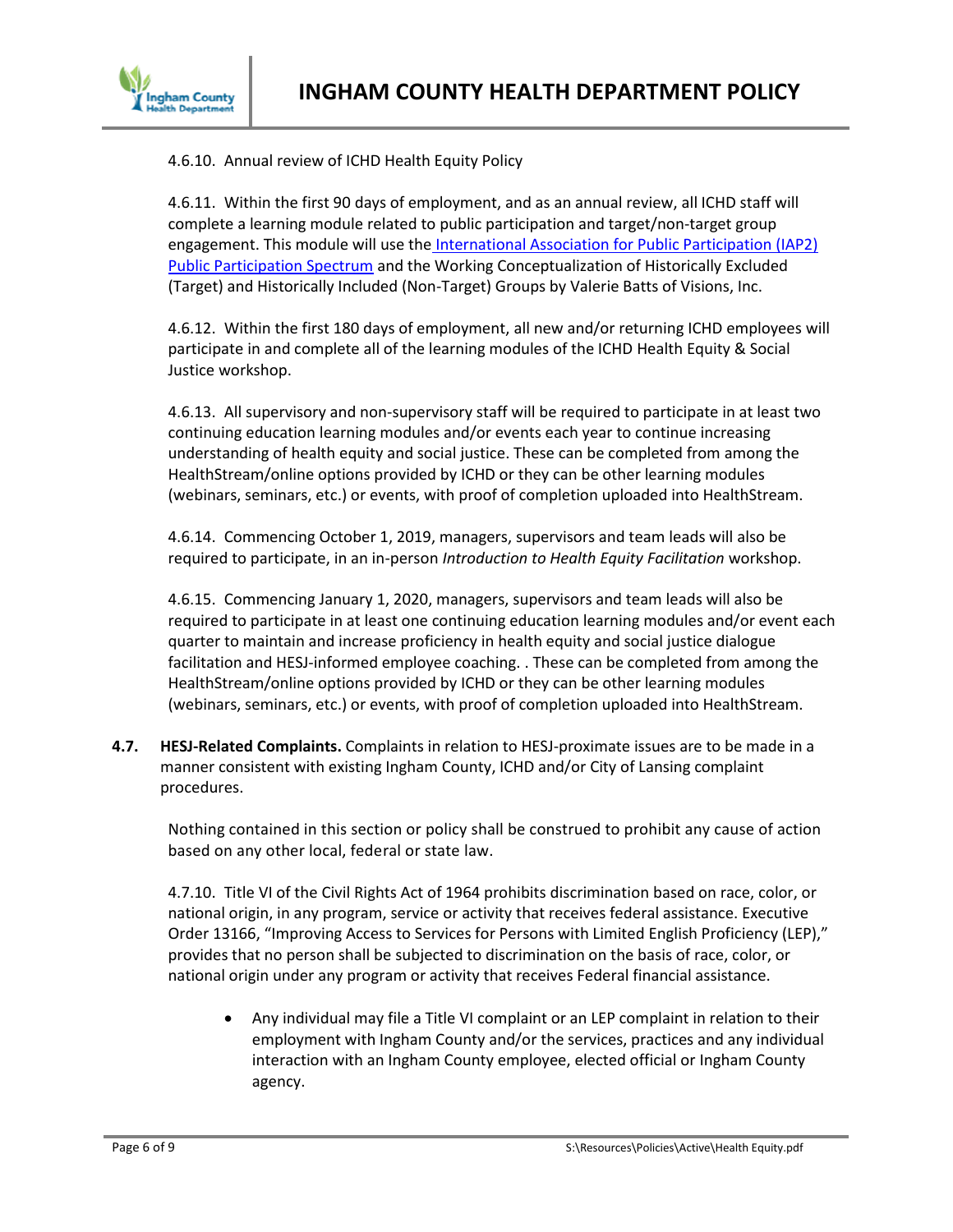

 Complaint procedures are described in Ingham County General Administrative, Management and Operations Policy No. 202, established by Resolution 16-090, "Title [VI Non-Discrimination Policy, Plan and Complaint Procedure](http://co.ingham.org/Portals/6/Policies/202%20Title%20VI%20Non-Discrimination%20Policy.docx)".

4.7.11. The [Ingham County Equal Opportunity Employment Plan](http://co.ingham.org/Portals/6/Policies/103%20Equal%20Opportunity%20Employment%20Plan.docx) ("the Plan") was established in 2004 with the goals of promoting a diverse county workforce and providing complaint procedures for issues related to discrimination and/or harassment.

- Applicants: "If an applicant for employment believes that he/she has not been treated fairly, or been discriminated against in any way, in the hiring process by any segment of Ingham County Government, he/she has the right to contact the Human Resources Department or the EOC about such treatment." Procedures for complaints of this nature are described in the Plan.
- Employees: If a County employee believes that he/she/they has/have not been treated fairly, or been discriminated against in any way, he/she/they has/have the right to file a complaint according to the grievance procedures of their collective bargaining unit.
- Employees: Additionally, every County employee can also avail himself or herself of the complaint procedure outlined in the Plan.
- Employees: Ingham County prohibits sexual harassment in the workplace by any person and in any form. Complaint procedures for any employee who believes they have experience sexual harassment are described in the Plan.

4.7.12. ICHD Policy #ADM 033, "Client Complaints," was established on September 27, 2004 and revised on February 28, 2017. This policy states:

- It is the philosophy of the Ingham County Health Department (ICHD) that each client should be treated in a manner consistent with the ICHD Core Values (Accountability, Continuous Mutual Learning, Health Equity & Social Justice, Innovation, Respect for Others, and Service Excellence). ICHD has established a process for clients to resolve situations where they believe they have been treated in a manner that is inconsistent with these values and for clients who do not feel they have received appropriate services.
- Complaint procedures are described in ICHD Policy #ADM 033.

### 4.7.13. [Chapter 297 of the Codified Ordinances of the City of Lansing,](https://library.municode.com/mi/lansing/codes/code_of_ordinances?nodeId=COOR_PT2ADCO_TIT12CIRI_CH297HURI) "Human Rights

[Ordinance"](https://library.municode.com/mi/lansing/codes/code_of_ordinances?nodeId=COOR_PT2ADCO_TIT12CIRI_CH297HURI) prohibits discrimination or harassment based on irrelevant human characteristics and discrimination in employment, housing, healthcare, public accommodations and other services. (attached)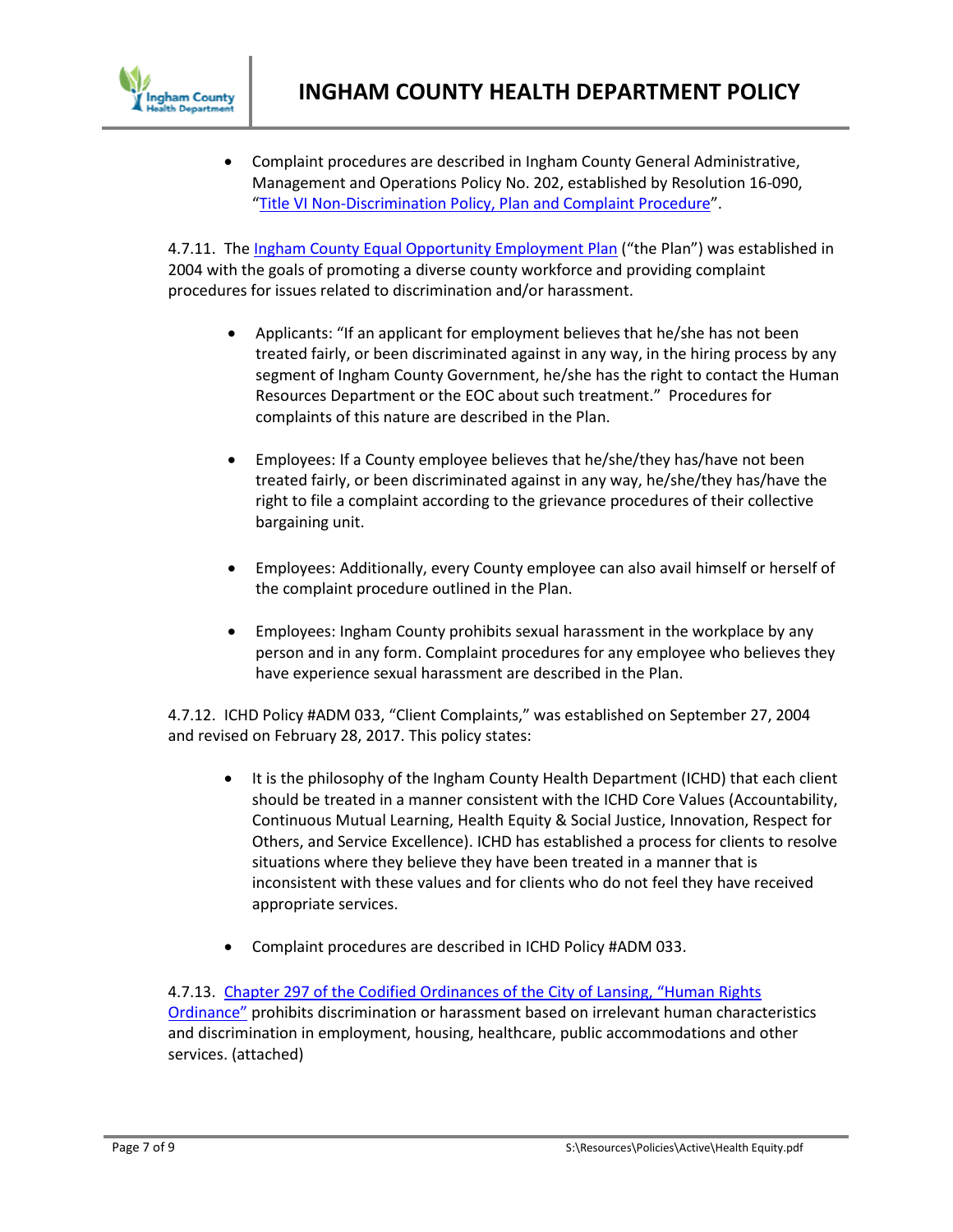

- The ordinance states, "It is the intent of the city that no person be denied the equal protection of the laws; nor shall any person be denied the enjoyment of their civil rights or be discriminated against because of their actual or perceived race, color, religion, national origin, sex, age, height, weight, marital status, physical or mental disability, family status, sexual orientation, gender identity or expression, veteran status or HIV status, source of income, ancestry, student status, housing status, political affiliation or belief, or service in armed forces in sovereign nations as all forms of discrimination adversely affect Lansing citizens and the quality of life and opportunities available to all people.
- Complaint procedures are described on the City of Lansing website as follows:
	- o If you have experienced discrimination or harassment, contact Lansing's Department of Human Relations and Community Services 4th Floor City Hall, 124 W. Michigan Ave. Lansing, MI 48933 (517) 483-4477

## **5. REFERENCES/ATTACHMENTS**

5.1.1[. International Association for Public Participation \(IAP2\) -](https://cdn.ymaws.com/www.iap2.org/resource/resmgr/foundations_course/IAP2_P2_Spectrum_FINAL.pdf) Public Participation Spectrum

5.1.2. Working Conceptualization of Historically Excluded (Target) and Historically Included (Non-Target) Groups by Valerie Batts of Visions, Inc.